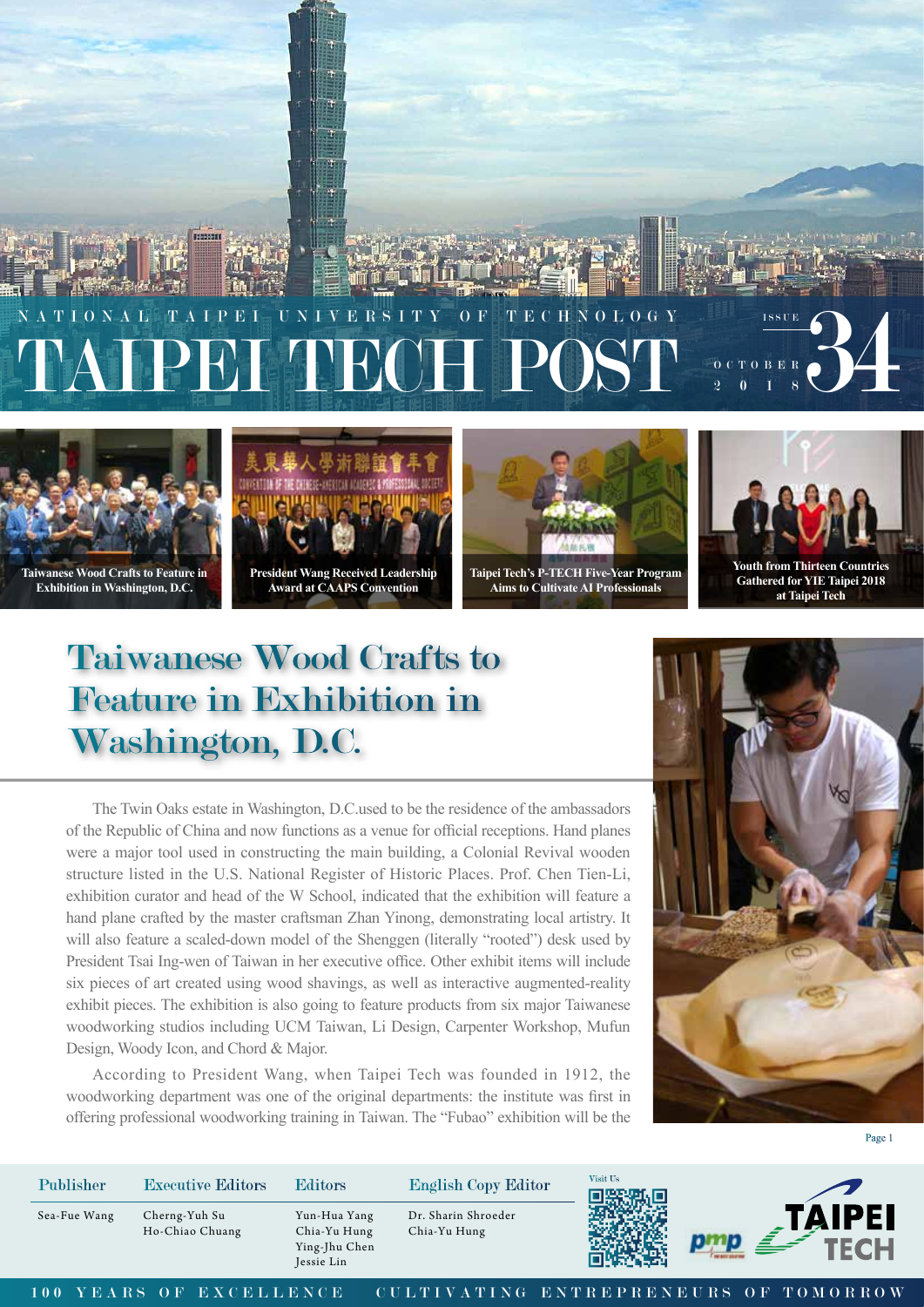

first international exhibition showcasing Taiwanese wood crafts, and the first time a woodworking exhibition has been hosted at Twin Oaks. This exhibition is the combined effort of academia, industry, and government, and it incorporates traditional artistry, arts, and technology in a package that demonstrates ways of reviving local culture. Wang further elaborated that having three generations involved in the exhibition shows the spirit of a vocational institute like Taipei Tech; this exhibition is also part of Taipei Tech's social responsibility effort.

In addition to the crafts, Wang pointed out the traditional Taiwanese dessert of spring rolls filled with peanuts and ice cream will be served at the national banquet. The shaved peanuts in the dessert will be produced using the hand plane crafted by master craftsman Zhan, showing the international guest a different way of using the hand plane.

## President Wang Received Leadership Award at CAAPS Convention

The Chinese American Academic & Professional Society (CAAPS) held its forty-third annual convention in Flushing, Queens on August 11. The theme of this year is "AI Revolution–a New Era," and the convention featured panels on how AI is impacting education, environment, medical technology, and economics. President Wang Sea-fue of Taipei Tech was awarded the Distinguished Leadership Achievement Award at the convention. Dr. Hwang Yuh-Shyan, dean of College of Electrical Engineering and Computer Science at Taipei Tech, was awarded the Distinguished Technology Innovation Achievement Award. Hwang also introduced the autonomous vehicle system that Taipei Tech and MIT co-developed in his keynote speech.

CAAPS is a well-known in the Taiwanese scientific and technological community in the U.S. CAAPS promotes fellowship and cooperation in scholarly and professional activities, and it also bridges the academic cooperation between Taiwan and the U.S. Winners of awards given at CAAPS annual convention have been outstanding achievers in various fields. Previous keynote speakers at the convention include influential figures such as former President Ma Yingjeou and U.S. Secretary of Transportation Elaine Chao.

At the convention banquet this year, world-renown forensic scientist Henry Lee gave a keynote speech titled "Criminal Investigation with Artificial Intelligence and Big Data." Lee was given the Distinguished Lifetime



Achievement Award. Wang and Hwang of Taipei Tech were also given their respective awards at the banquet. In addition, Dr. Lin Ching-Yung, adjunct professor of electrical engineering at Columbia University, also received the Distinguished Technology Innovation Achievement Award.

More than three hundred people attended the CAAPS forty-third annual convention, including Lily L. W. Hsu, director-general of Taipei Economic and Cultural Office in New York (TECO-New York), TECO-New York deputy director Zhang Junyu, TECO-New York Cultural Center director Jack Huang and deputy director Ye Diyu, CAAPS chairman Fanjiang Guang-Nan, CAAPS president Chang Shu-Ping, and community leaders and scholars. Dr. Hwang, in his keynote speech titled "An Intelligent Autonomous Electric Vehicle System of TAIPEI TECH," gave conference attendees a glimpse of what the AI-powered future may look like.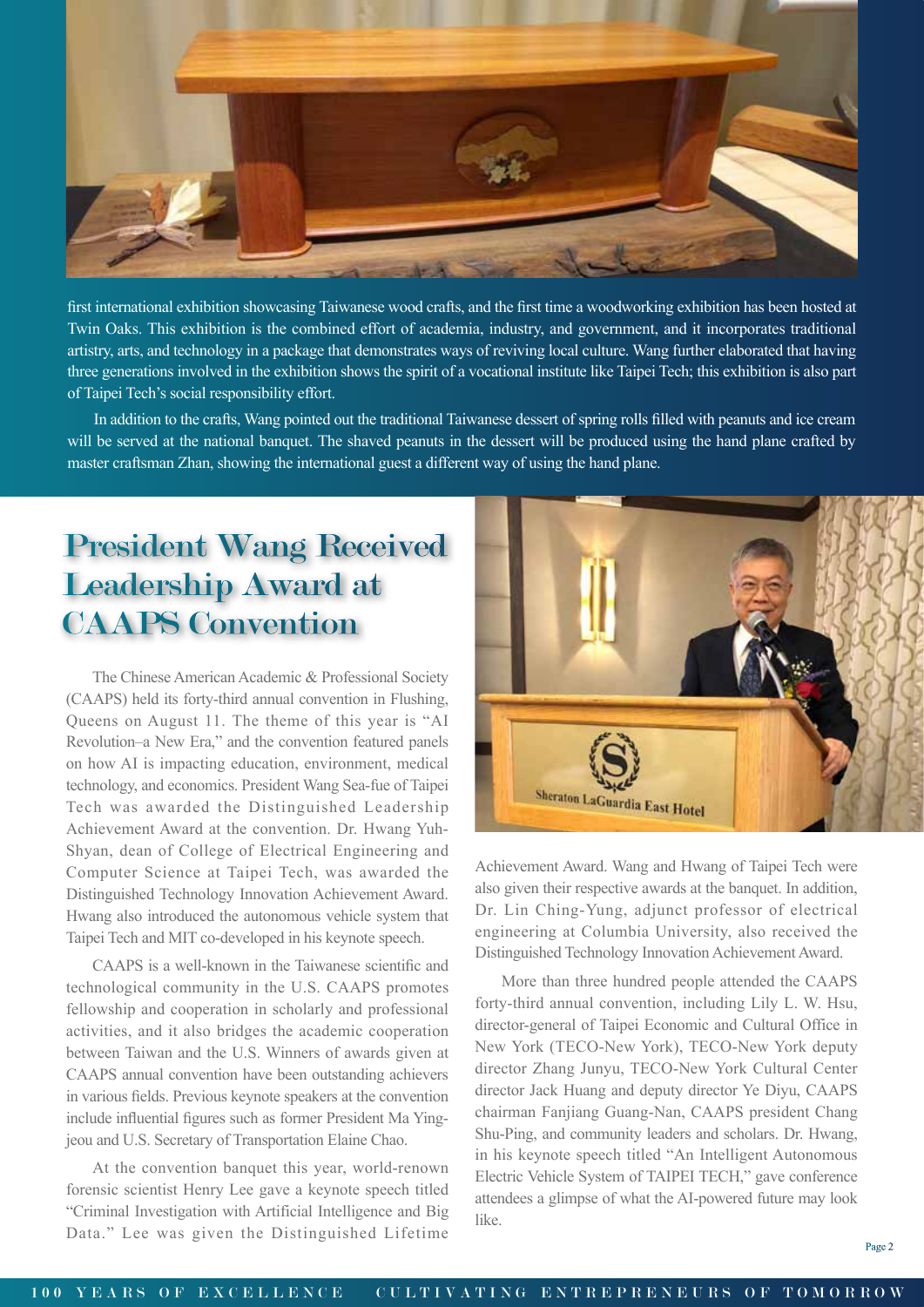

## Taipei Tech's P-TECH Five-Year Program Aims to Cultivate AI **Professionals**

Four departments from three different Taiwanese universities started their first P-TECH five-year vocational programs on September 10. The P-TECH programs are designed to eliminate discrepancies between students' skills and knowledge and the expectations of the industry. The inaugural P-TECH programs are automation engineering at Taipei Tech, mechanical engineering at National Formosa University, and mold and die engineering and civil engineering at National Kaohsiung University of Sciences and Technology. In total, 165 students will start the P-TECH program this year, and they are expected to become the future "New Collar" workforce.

The P-TECH programs are based on Skills Mapping codesigned by universities and partnering businesses. The partnering businesses proposed their skill requirements and will also provide career opportunities for graduates who meet them. University professors work closely with business representatives in devising curriculum and workshops that the representatives will also be involved in executing. This partnership ensures that students learn skills that are in high demand.

According to Lisa Kao, general manager of IBM Taiwan, the school is no longer the main factor when businesses hire. Instead, businesses are looking for "New Collar" workers who are proficient in cutting-edge technologies. Kao is excited to provide the IBM international platform and resources in establishing the P-TECH programs in Taiwan.

There are more than thirty partnering businesses involved in Taiwan's P-TECH programs, providing students with the valuable knowledge, experience, and skills today's businesses require and cultivating a well-rounded, new generation of workforce.

In addition to teaching specialized skills, the P-TECH program also centers on STEM education. IBM Taiwan designed a three-year curriculum focused on cloud computing AI technologies that will teach students concepts and applications and lead students in hands-on practice. As part of the curriculum, IBM Taiwan will bring in managers and senior engineers from the cloud computing business unit to teach and mentor students. The curriculum will feature a cloud computing introduction, the opportunity to build a chatbot using AI technologies and IBM Cloud, a hands-on IBM Watson workshop, and the IBM TJBot project in which students build a robot. This curriculum will familiarize students in technologies such as voice recognition, AI cognition, and computer vision, making them the AI professionals suited for the future.

IBM Taiwan will send several managers as mentors and has vowed to provide international and domestic internship and career opportunities. During the course of the program, IBM Taiwan will arrange for students to visit the IBM office and will look for opportunities for students to visit P-TECH schools abroad.

The P-TECH program concept was conceived by IBM, and the first P-TECH school was established in partnership with New York State University and the New York State Education Department in 2011. There are currently more than 110 P-TECH schools around the world with more than 500 partnered businesses, teaching students in fields covering technology, medicine, manufacturing, and energy.